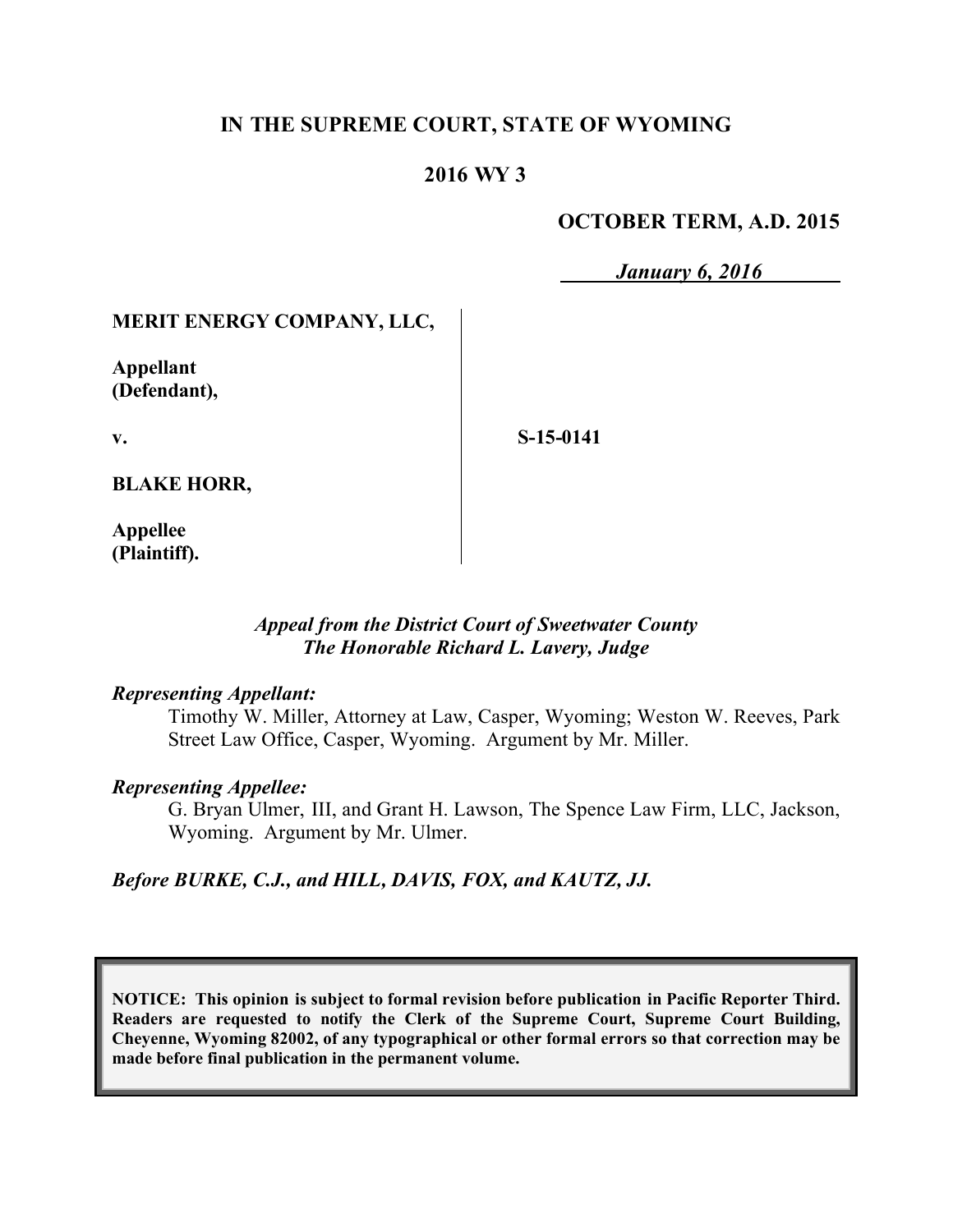**DAVIS**, Justice.

[¶1] Merit Energy Company, LLC, needed to clean out its oil and gas wells that had become clogged with debris over time. It hired an independent contractor, Basic Energy Services, Inc., to do the job. Unfortunately, Basic employee Blake Horr was seriously injured when a stripping rubber launched out of a wellhead due to a buildup of pressure. Horr sued Merit based on several exceptions to the general rule that the employer of an independent contractor is not liable for physical harm caused to another by an act or omission of the contractor or his servants. A jury returned a verdict finding Merit substantially at fault and that its fault had caused Horr well over two million dollars in damages. The district court entered judgment on the jury verdict.

[¶2] Merit contends that the district court misapplied Wyoming law both in its instructions to the jury and in denying Merit's motion for judgment as a matter of law. A solicitous review of our law and the record proves otherwise. Accordingly, we affirm.

#### **ISSUES**

[¶3] 1. In resolving whether Merit owed a duty to Horr, did the district court err when it instructed the jury to determine if Merit retained control over any part of the work that caused injury to Horr?

2. Did the district court abuse its discretion by refusing to give the jury Merit's proposed instruction detailing Basic's duty of care to Horr, and opting instead to provide a more general duty of care instruction?

3. Was the evidence such that reasonable persons could only reach one conclusion as to the verdict, which would have required the district court to grant Merit's motion for judgment as a matter of law?

#### **FACTS**

[¶4] Merit owns and operates oil and gas wells in the Lost Soldier Unit near Bairoil, Wyoming. These are high pressure wells because Merit injects CO2 into the reservoirs in order to force oil to its producing wells. Over time, the bottoms of the wells accumulate sand and other debris that limits production. When this occurs, the wells need to be cleaned out to restore optimal flow.

[¶5] Merit hired an independent contractor, Basic, to clean out a few of these wells. The field was managed by Merit's operations manager, John Brooks, who supervised Merit's field foreman, otherwise known as the company man. The company man was in charge of cleanout operations in the field, and he provided direction to Basic's rig manager. During the relevant time period, two different Merit company men were in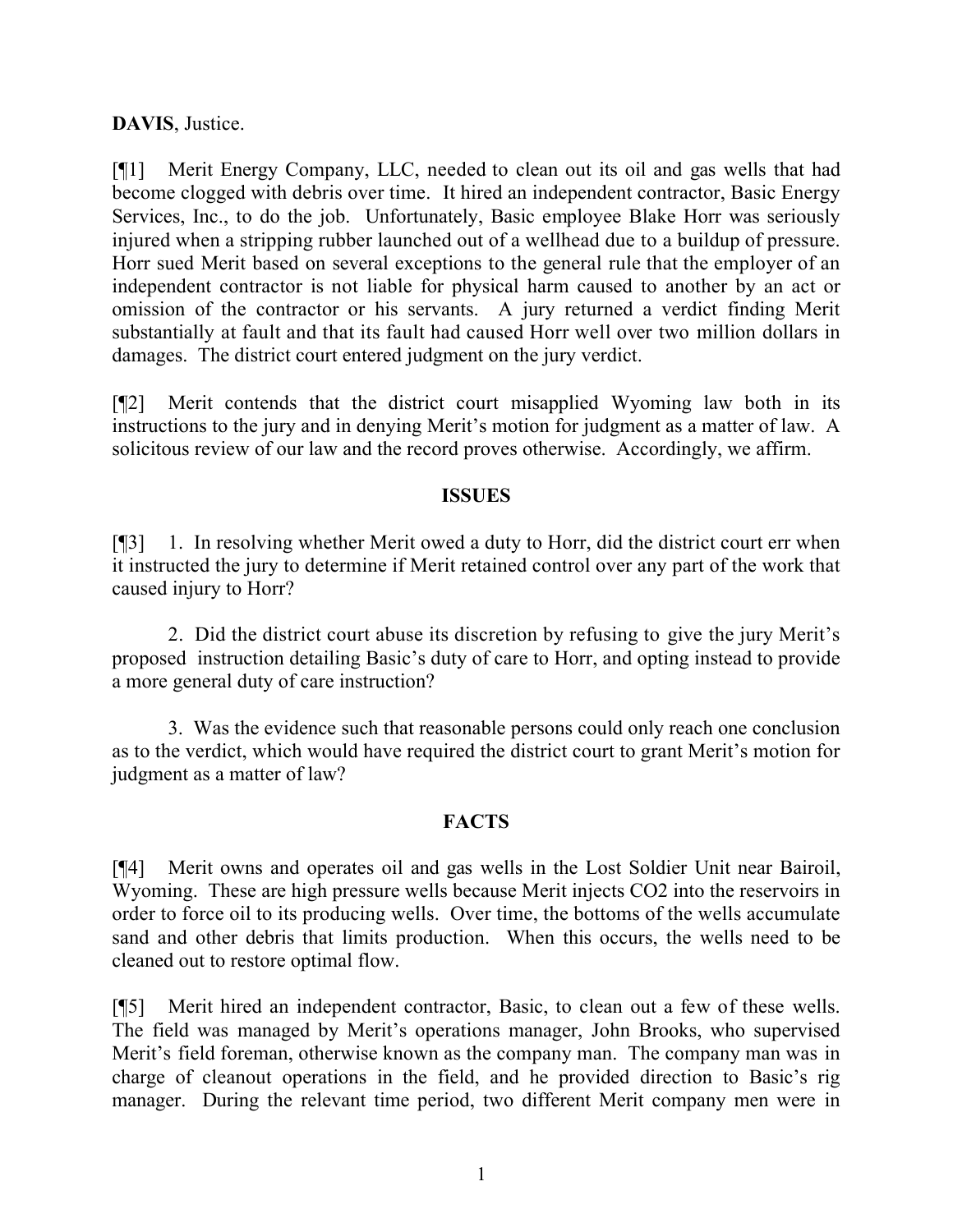charge. Mike Self held that position when Basic started working in this field. Steve Kalberer took over in January 2011, roughly three months before the incident with Horr.

[¶6] The equipment used to clean out the well at issue in the instant case included a stripper head for well control, which was located just above the blowout preventer (BOP). The stripper head encased a rubber that fit tightly around the tubing or drill pipe Basic inserted and removed as part of cleanup operations. The rubber was held in place by bolts into the head's metal top. The diagram below illustrates the general setup of the stripper head and associated equipment.



[¶7] Many months before the incident involving Horr, Merit had provided a "Washington" stripper head, along with the BOP, for the Basic crew to use when servicing Merit's wells. Significantly, the Washington head had a release valve that could be used to relieve pressure trapped between it and the blowout preventer. Without such a valve, the well would need to be "killed" to control the pressure.<sup>1</sup>

[¶8] At some point prior to the accident, Merit's company man, Self, decided that Merit would no longer pay for the Washington head and told Basic's supervisor, Willard Sanders, that Basic needed to provide a different stripper head. Basic obtained a "Hercules" stripper head, which did not have a release valve. Basic presented the

 $\overline{a}$ 

<sup>&</sup>lt;sup>1</sup> Killing a well involves pumping fluid down the annulus or well bore until the fluid flows back through the bottom of the tubing (drill pipe). It is done to overcome the pressure inside the well and keep the oil and/or gas from reaching the surface. Killing a well is different from top-killing a well, which involves pumping fluid down the tubing to create a vacuum.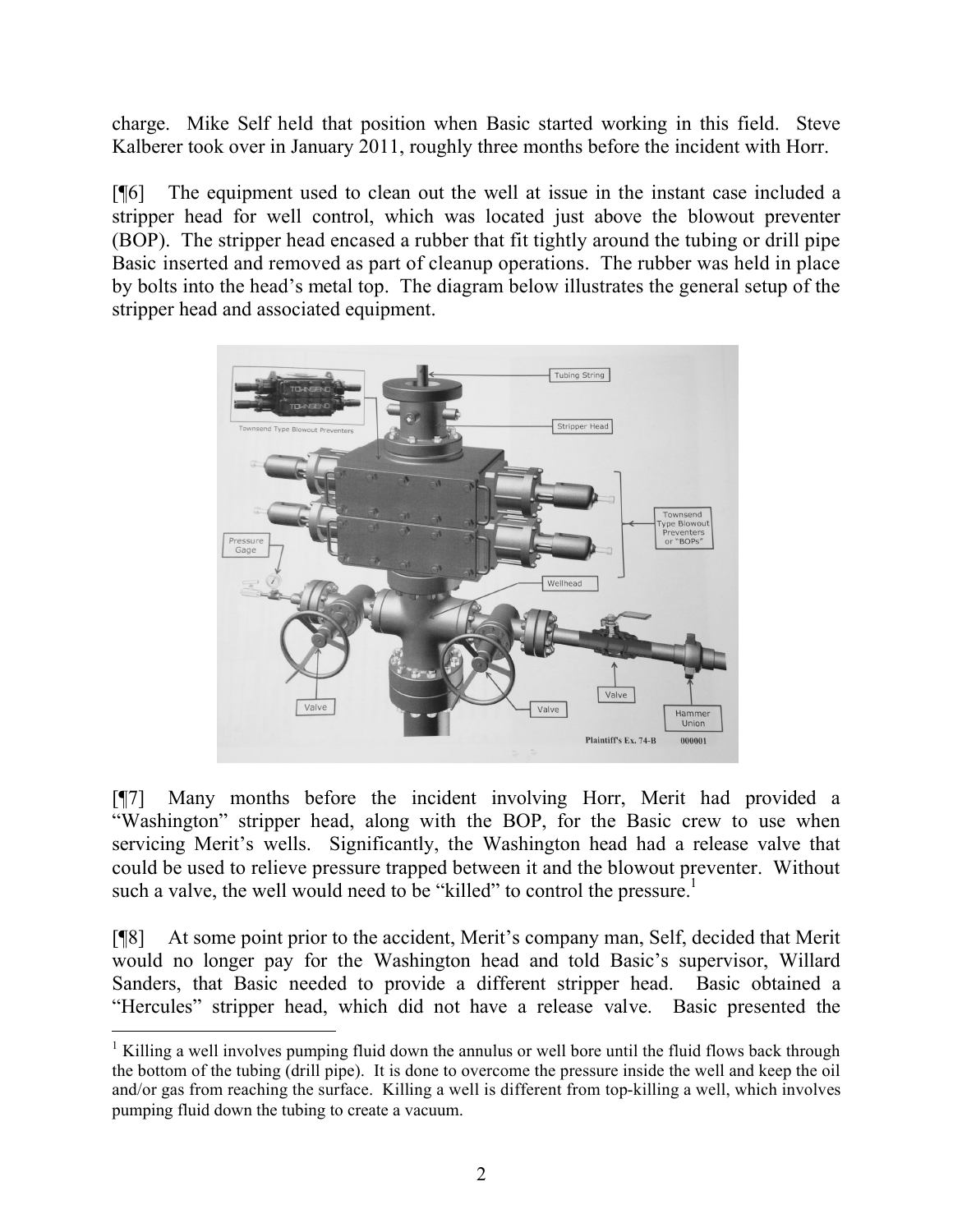Hercules head to Self for approval, and he approved it even though it did not have a release valve. A Hercules head was used on the well the day Horr was injured.

[¶9] On April 11, 2011, Horr was part of a Basic crew performing cleanout operations on one of the wells. Sanders was Basic's supervisor on the job, Adam Eddy was the workover rig operator, and Horr was the floorhand. During the job, tubing (drill pipe) became stuck in the rubber seal in the wellhead as the crew was pulling the pipe out of the well. The crew stopped work, closed the BOP, and Sanders sought out Kalberer to see how Merit wanted to proceed.

[¶10] Kalberer came to the well site and had Sanders come over to his truck to discuss the problem. Without personally inspecting the equipment or checking the well pressure, Kalberer directed the Basic crew to replace the stripping rubber. Accordingly, Horr began removing bolts that held the rubber in place. As he did so, pressure trapped between the BOP and the Hercules head blew the stripping rubber out of the wellhead and struck Horr while rocketing thirty feet up the drill pipe. Horr suffered serious injuries to his left hand and arm.

[¶11] Horr sued Merit based upon several exceptions to the general rule that the employer of an independent contractor is not liable for physical harm caused to another by an act or omission of the contractor or his servants. The matter made its way to a jury trial, during which Merit unsuccessfully moved for judgment as a matter of law at the close of all the evidence.<sup>2</sup> After eight days of hearing evidence and argument, the jury sided with Horr and returned a verdict finding Merit 45% at fault for its own negligence. The district court entered judgment in Horr's favor for \$2,335,923.90 against Merit based upon the fault of all parties.<sup>3</sup> Merit renewed its motion for judgment as a matter of law after the verdict was rendered, and the motion was again denied.

[¶12] Merit timely perfected this appeal.

# **DISCUSSION**

# *Jury Instruction re Direct Negligence Claim*

[¶13] Over the years, this Court has had several occasions to address the law concerning liability of an owner of a worksite who employs an independent contractor when an employee of that contractor is injured. A close look at our law is necessary in order to resolve Merit's first contention that the district court erred in instructing the jury.

  $2 \text{ A party may move for judgment as a matter of law at any time before the case is submitted to the jury.}$ W.R.C.P. 50(a)(2).

<sup>&</sup>lt;sup>3</sup> The jury also found Basic 45% at fault and Horr 10% at fault.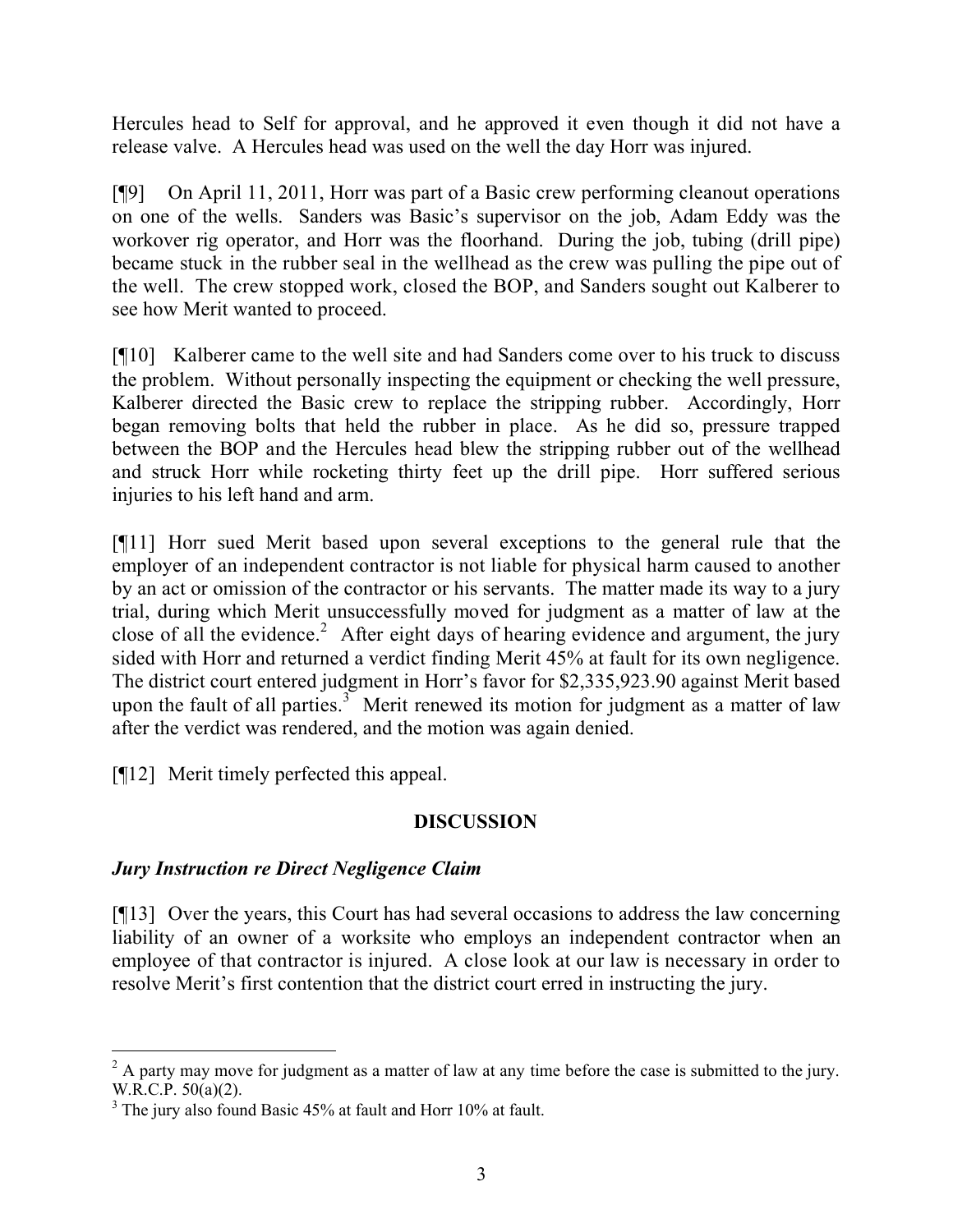[¶14] Years ago, this Court adopted Restatement (Second) of Torts § 409 (1965, database updated 2015), which provides that "the employer of an independent contractor is not liable for physical harm caused to another by an act or omission of the contractor or his servants." *See Jones v. Chevron U.S.A., Inc.*, 718 P.2d 890, 894 n.1 (Wyo. 1986); *see also Hittel v. WOTCO, Inc.*, 996 P.2d 673, 676 (Wyo. 2000). This general rule exists for good reason. An employer of an independent contractor generally does not have control over the manner in which the work is done by the independent contractor, so the independent contractor, rather than the employer, is the proper party upon whom to impose the obligation to prevent the risk of harm and to bear responsibility if it fails to do so and injury results. *See* Restatement (Second) of Torts § 409 cmt. b; *see also Jones*, 718 P.2d at 895.

[¶15] However, we have recognized two exceptions to this rule. *See Jones*, 718 P.2d at 893-94. One exception is found in Restatement (Second) of Torts § 414, which deals with the direct liability of an employer in connection with the work to be done. *Id.* In order to recover in such a direct negligence action, the plaintiff must show a legal duty owed by the defendant to the plaintiff, a breach of that duty, causation, and damages. Section 414 states:

> One who entrusts work to an independent contractor, but who retains the control of any part of the work, is subject to liability for physical harm to others for whose safety the employer owes a duty to exercise reasonable care, which is caused by his failure to exercise his control with reasonable care.

Restatement (Second) of Torts § 414.

[¶16] It is important to remember that this exception deals with direct negligence of the employer based upon a legal duty created because of the control it retains over the independent contractor's work. *See id.*; *see also Hill v. Pac. Power & Light Co.*, 765 P.2d 1348, 1349 (Wyo. 1988). The operative words of this Restatement section are "control of any part of the work." The comments to this section provide helpful guidance as to the level of control required, and thus we quote the bulk of them despite their length:

> a. If the employer of an independent contractor retains control over the operative detail of doing any part of the work, he is subject to liability for the negligence of the employees of the contractor engaged therein, under the rules of that part of the law of Agency which deals with the relation of master and servant. The employer may, however, retain a control less than that which is necessary to subject him to liability as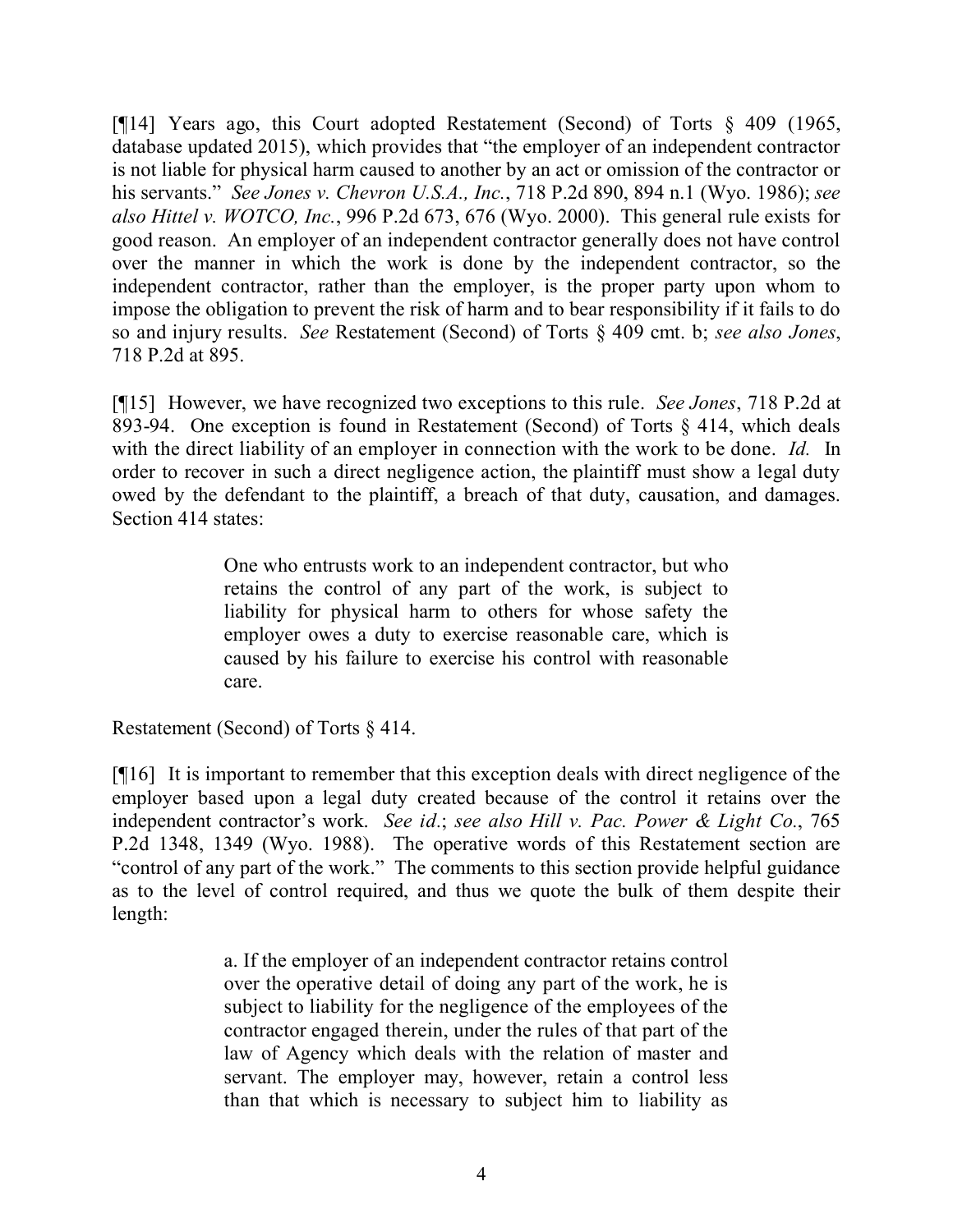master. He may retain only the power to direct the order in which the work shall be done, or to forbid its being done in a manner likely to be dangerous to himself or others. Such a supervisory control may not subject him to liability under the principles of Agency, but he may be liable under the rule stated in this Section unless he exercises his supervisory control with reasonable care so as to prevent the work which he has ordered to be done from causing injury to others.

. . .

c. In order for the rule stated in this Section to apply, the employer must have retained at least some degree of control over the manner in which the work is done. It is not enough that he has merely a general right to order the work stopped or resumed, to inspect its progress or to receive reports, to make suggestions or recommendations which need not necessarily be followed, or to prescribe alterations and deviations. Such a general right is usually reserved to employers, but it does not mean that the contractor is controlled as to his methods of work, or as to operative detail. There must be such a retention of a right of supervision that the contractor is not entirely free to do the work in his own way.

Restatement (Second) of Torts § 414 cmts. a & c; *see Stockwell v. Parker Drilling Co.*, 733 P.2d 1029, 1033 (Wyo. 1987).

[¶17] Based upon § 414 and its commentary, this Court has articulated that the owner of the worksite that employs an independent contractor and

> retains the right to direct the manner of an independent contractor's performance or assumes affirmative duties with respect to safety owes a duty of reasonable care to an employee of the independent contractor even if the employee is injured doing the very work the [independent] contractor was hired to perform.

*Jones*, 718 P.2d at 896; *see Hill*, 765 P.2d at 1349-50; *see also Stockwell*, 733 P.2d at 1031-33; *Brewster v. Salveson Const., Inc*., 765 P.2d 1350, 1353 (Wyo. 1988); *Hittel*, 996 P.2d at 676; *Loredo v. Solvay Am., Inc.*, 2009 WY 93, ¶¶ 12, 13, 212 P.3d 614, 623, 626 (Wyo. 2009). The analysis is two-fold; that is, courts must determine whether the employer retained the right to direct the manner of performance *or* assumed affirmative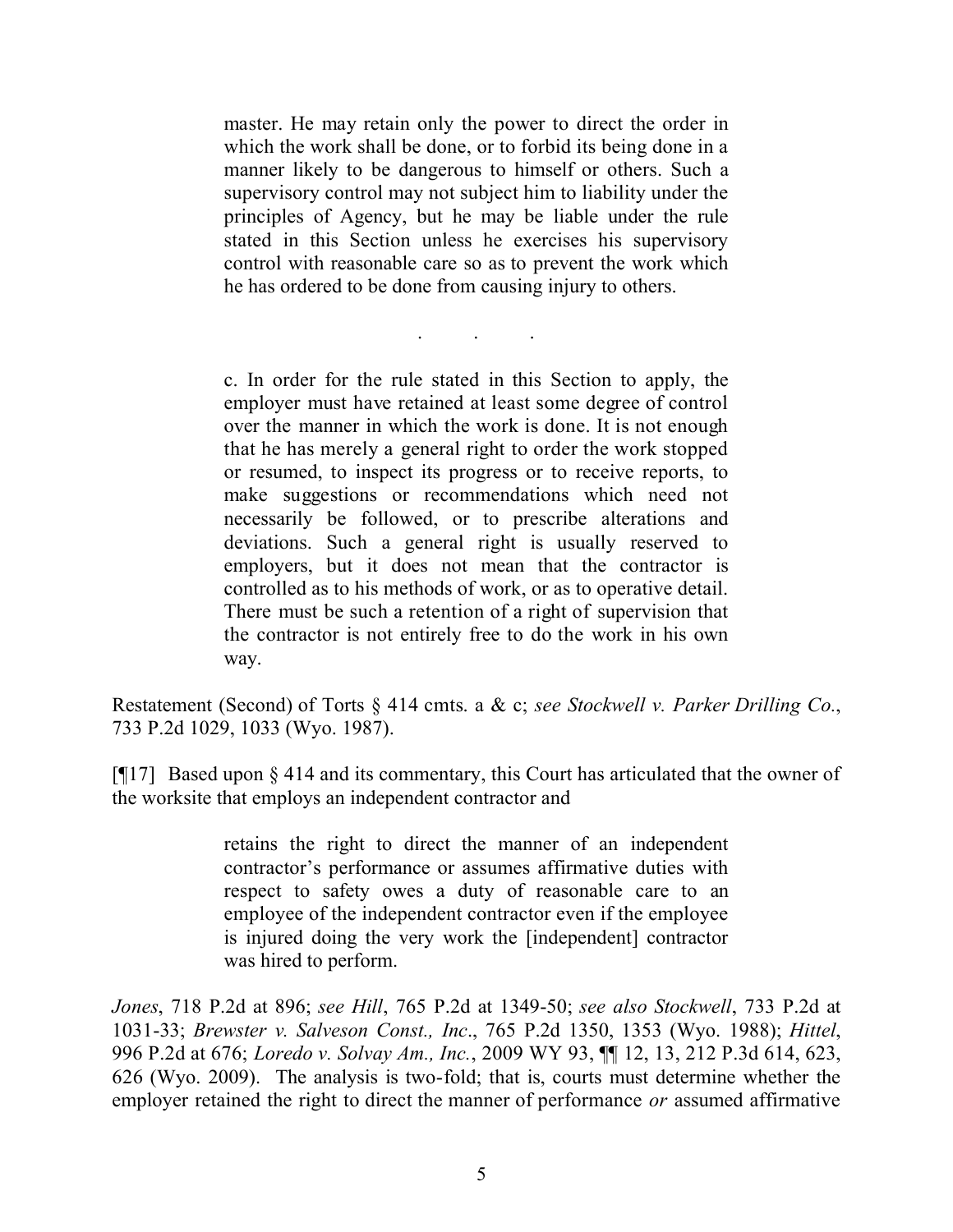duties with respect to safety. As to the level of control, "[a]n owner does not have to retain a great deal of control over the work to be liable for an employee's harm under § 414 . . . [as] the owner can be liable even if he gives up enough control to make the contractor an 'independent contractor' under vicarious liability analysis." *Jones*, 718 P.2d at 895; *see Stephenson v. Pac. Power & Light Co.*, 779 P.2d 1169, 1177 (Wyo. 1989).

[¶18] The other exception to the general rule—wholly different than that of the direct negligence of the employer—comes in the form of vicarious liability based upon the principle of respondeat superior. *See* Dan B. Dobbs, *The Law of Torts* §§ 333-36 at 905- 20 (2000); *Cockburn v. Terra Res., Inc.*, 794 P.2d 1334, 1338-39, 1342-43 (Wyo. 1990).<sup>4</sup> With this exception, the employer is strictly liable for the negligence of the supposed independent contractor, who turns out to be a servant employee due to the greater degree of control exercised. *Cockburn*, 794 P.2d at 1339; *see also* Dobbs, *supra*, §§ 333-36 at 905-20. The fundamental question is whether the independent contractor actually is such or is an employee akin to the longstanding master-servant relationship. *See Stephenson*, 779 P.2d at 1176.

794 P.2d at 1342; *see Nat. Gas Processing Co. v. Hull*, 886 P.2d 1181, 1184 (Wyo. 1994). While both exceptions turn on retained control, they require different levels of such control, and are based on different principles of tort law: negligence versus strict liability based on respondeat superior. We interpret the statement in *Cockburn*—"controlling and pervasive role"— and other cases reciting the same to mean that there must be a controlling and pervasive role by the employer over the independent contractor's performance of the work to transform that relationship into one of master-servant, thus creating a situation where the employer is vicariously liable for the independent contractor's negligence.

A subsequent statement in *Franks v. Indep. Prod. Co.,* 2004 WY 97, ¶ 10, 96 P.3d 484, 490 (Wyo. 2004), also merits clarification. *Franks* dealt with a vicarious liability theory (although it imprecisely used the term "duty"), wherein we stated that "[t]wo limited exceptions to non-liability have been recognized in our previous decisions: (1) workplace owner/employer (owner) exercises controlling and pervasive role over the independent contractor's work; or (2) owner assumes affirmative safety duties." *Id*. While the former statement fairly describes the level of control for vicarious liability purposes under the principle of respondeat superior, the latter regarding the assumption of affirmative safety duties is part of the direct negligence theory under § 414 of the Restatement (Second) of Torts. Thus, in a § 414 direct negligence claim, the pronouncement from *Jones* controls, *see* ¶ 17 *supra*, not that contained in *Franks* and other cases. *See, e.g.*, *Singer v. New Tech Eng'g L.P.*, 2010 WY 31, ¶ 26, 227 P.3d 305, 313 (Wyo. 2010); *Hjelle v. Mid-State Consultants, Inc.*, 394 F.3d 873, 877 (10th Cir. 2005).

 <sup>4</sup> A statement in *Cockburn* could be construed to have conflated the analyses for direct liability under § 414 and vicarious liability:

The product of our precedent is that an employer of an independent contractor, although potentially responsible for injuries to employees of the contractor, must assume a controlling and pervasive role in the work being done in order to generate any duty of care sufficient to establish vicarious liability for the negligence of the independent contractor.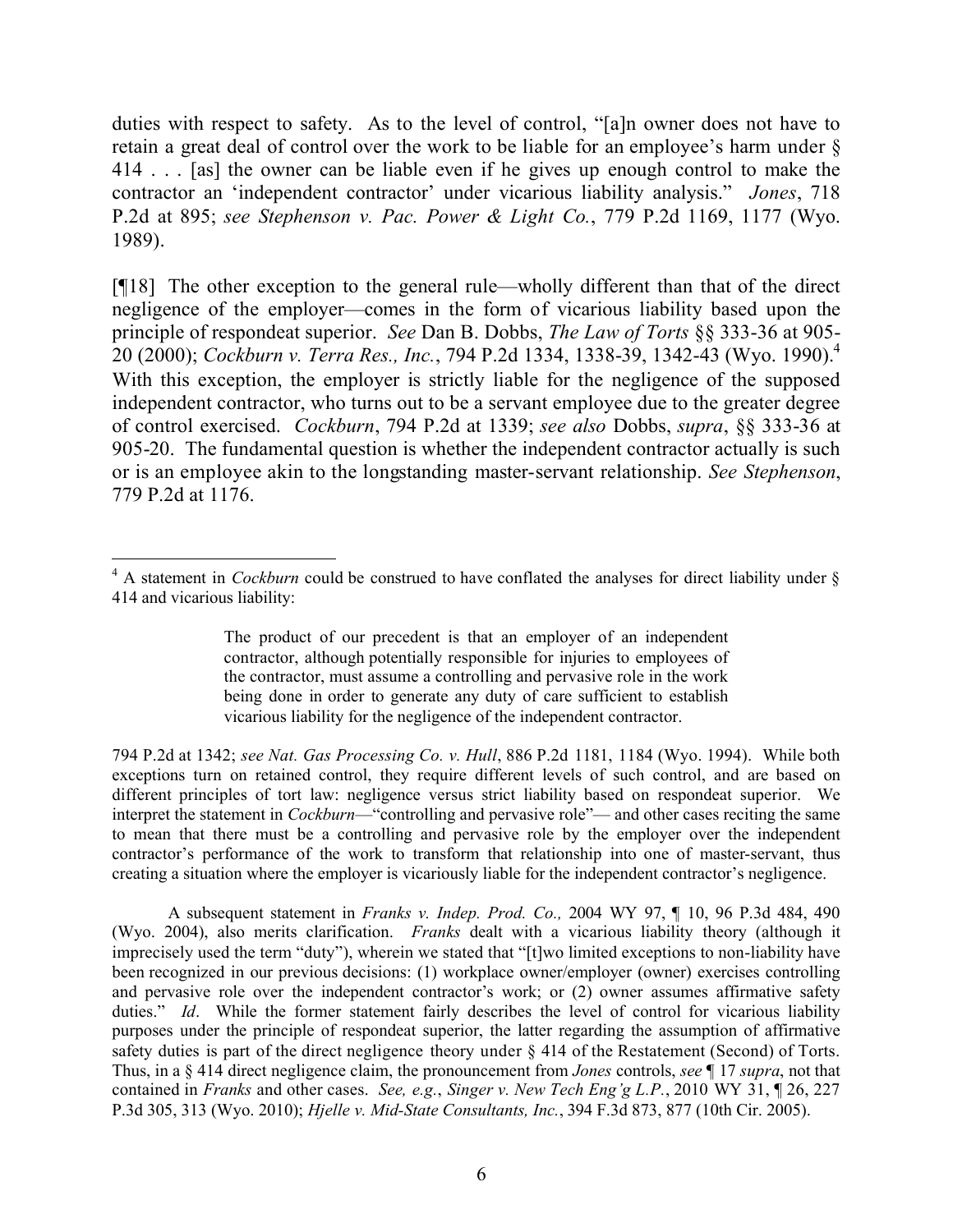[¶19] "The overriding consideration in distinguishing between master-servant relationships and employer-independent contractor relationships is the employer's right to control the means and manner of the work." *Singer v. New Tech Eng'g L.P.*, 2010 WY 31, ¶ 9, 227 P.3d 305, 309 (Wyo. 2010). This right to control is a requirement of the master-servant relationship. *Id.* Equally, the absence of such a right of control is a prerequisite of an independent contractor relationship. *Id.* "Master-servant and independent contractor are thus opposite sides of the same coin; one cannot be both at the same time with respect to the same activity; the one necessarily negatives the other, each depending on opposite answers to the same right of control inquiry." *Coates v. Anderson*, 2004 WY 11, ¶ 7, 84 P.3d 953, 957 (Wyo. 2004); *see also Kruckenberg v. Ding Masters, Inc.*, 2008 WY 40, ¶ 21, 180 P.3d 895, 901 (Wyo. 2008).

[¶20] If there is an express contract between the parties, such a document is important in defining the relationship, but it is not conclusive of the issue. *Diamond B Servs., Inc. v. Rohde*, 2005 WY 130, ¶ 29, 120 P.3d 1031, 1041 (Wyo. 2005); *Singer*, ¶ 9, 227 P.3d at 309; *Coates*, ¶ 14, 84 P.3d at 959. Additional factors that ought to be considered include the method of payment; right to terminate the relationship without incurring liability; furnishing of tools and equipment; scope of the work; control of the premises where the work is to be done; and if the worker devotes all of his efforts to the position or if he also performs work for others. *Singer*, ¶ 9, 227 P.3d at 309.

[¶21] In the instant case, Horr sued Merit based on both of these exceptions. The jury found that Merit retained sufficient control over the portion of Basic's work that caused Horr's injuries to owe him a duty under  $\S$  414.<sup>5</sup> It then determined that Merit breached that duty, and found the company 45% at fault for causing Horr's injuries. However, the jury did not find that Merit exercised a controlling and pervasive role over Basic's work that converted the employer-independent contractor relationship with Basic to one of master-servant. Thus, Merit avoided vicarious liability for Basic's negligence, which the jury found to amount to 45% of the total fault. The narrow issue Merit raises on appeal concerns whether the district court properly instructed the jury regarding the direct negligence claim under § 414, which Merit contends it did not.

[¶22] Jury instructions provide the jury needed guidance as to the applicable law in a given case. *Pina v. Christensen*, 2009 WY 64, ¶ 5, 206 P.3d 1298, 1299-300 (Wyo. 2009). "Instructions are sufficient if they correctly state the law, they are not misleading, and they permit the parties to argue their respective theories of the case. Instructions must not be extracted piecemeal to establish error, but rather are reviewed in their entirety."

<sup>5</sup> Whether a duty of care exists is often a question of law to be resolved by the court. *Lee v. LPP Mortg. Ltd.*, 2003 WY 92, ¶ 20, 74 P.3d 152, 160 (Wyo. 2003). However, whether the employer of an independent contractor retained sufficient control to impose a duty of care is a question of fact for the jury unless only one reasonable inference can be drawn. *See Loredo*, ¶¶ 12, 13, 212 P.3d at 622, 626 (citing *Noonan v. Texaco, Inc.*, 713 P.2d 160, 164 (Wyo. 1986)).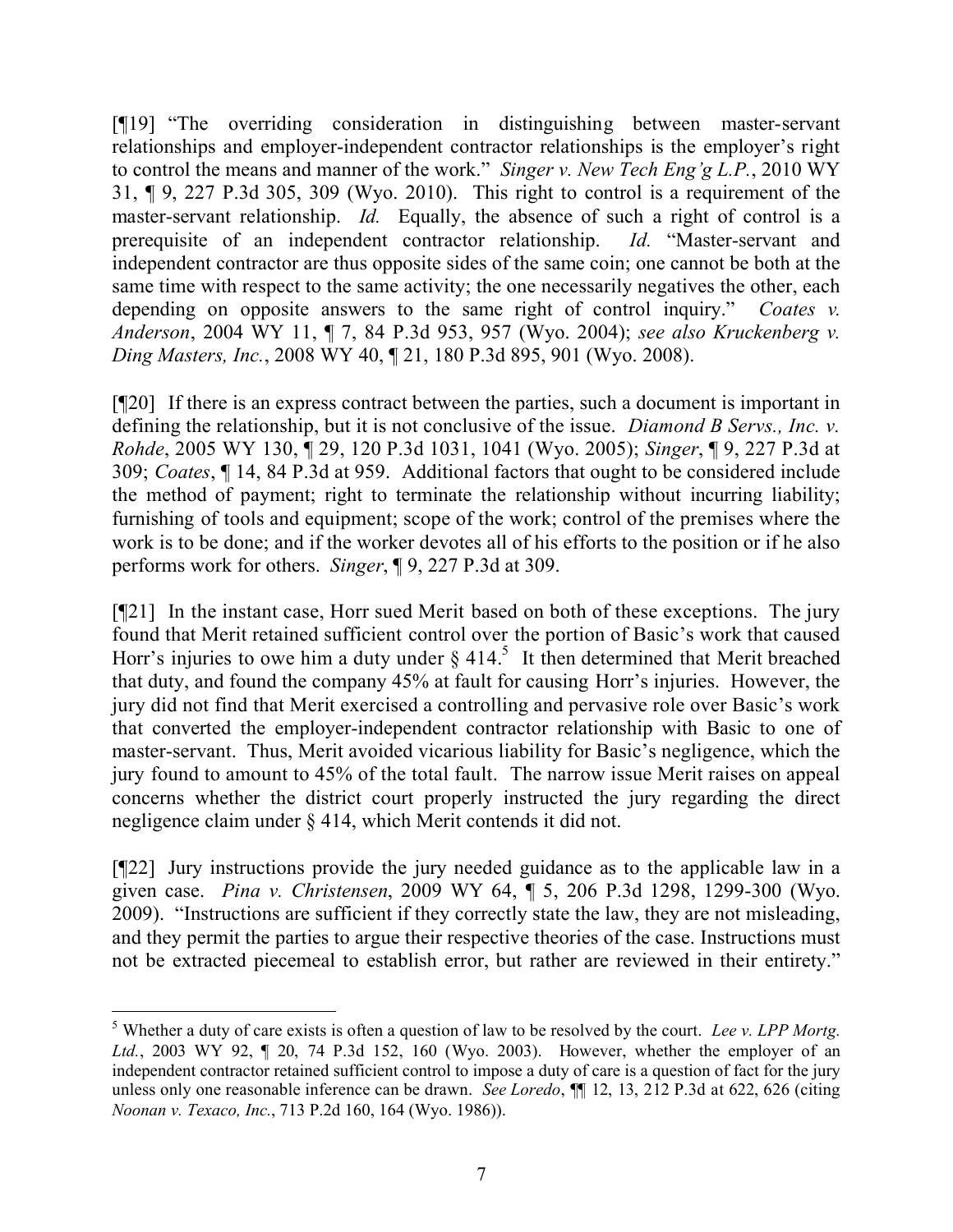*Id.* That an instruction could have been more precisely drafted or in a way more favorable to a party does not warrant reversal for a new trial. *Id.* at ¶ 7, 206 P.3d at 1300.

[¶23] The legal sufficiency of jury instructions is reviewed de novo, with this Court asking first whether an instruction is erroneous, and second whether the error prejudiced a party.<sup>6</sup> *Id.* at  $\P$  6, 206 P.3d at 1300. Prejudice is not presumed and the burden is on the appellant to demonstrate it. *Id.* The district court has extensive discretion in tailoring jury instructions, so long as they correctly state the law and fairly and adequately cover the issues presented. *Id.* at ¶ 8, 206 P.3d at 1300. Accordingly, our review of a district court's decision to give or refuse a particular jury instruction is for an abuse of discretion. *Id.*

[¶24] The district court instructed the jury as follows concerning the general rule governing the direct negligence exception:

> As a general rule, one who entrusts work to an independent contractor is not obligated to control the work done by the independent contractor or protect the independent contractor's employees from hazards which are part of the work. But, if one who entrusts work to an independent contractor retains control of any part of the work, it is subject to liability for physical harm to others which is caused by its failure to exercise its control with reasonable care. You must determine whether Merit Energy Company retained control over any part of the work which caused injury to Blake Horr. If you find that Merit Energy Company retained control over an aspect of work which caused Blake Horr's injuries and damages, then you are instructed that Merit Energy Company owed a duty to Blake Horr to exercise the degree of care which should reasonably be expected of the reasonable careful person under the same or similar circumstances.

This language parallels Restatement (Second) of Torts § 414 and our precedent.

<sup>&</sup>lt;sup>6</sup> Horr urges us to find Merit's objection to the proposed instruction insufficient and therefore to apply a plain error standard of review. We decline the invitation. Wyoming Rule of Civil Procedure 51(b) directs that "[n]o party may assign as error the giving or the failure to give an instruction unless that party objects thereto . . ., stating distinctly the matter objected to and the grounds of the objection." As this Court has explained, the rule requires an attorney to provide the district court with a meaningful explanation for the objection concerning the nature of the contended error and the specific grounds for the objection in order for the trial judge to exercise its discretion in re-evaluating the instruction. *See Werner Enterprises, Inc. v. Brophy*, 2009 WY 132, ¶ 18, 218 P.3d 948, 954 (Wyo. 2009). Merit provided the district court a proposed jury instruction with the exact language that it argues on appeal was legally correct. Merit explained at the instruction conference that it objected to the failure to give the instruction in the form it proposed. Merit's objection was sufficient under Rule 51(b) and our precedent.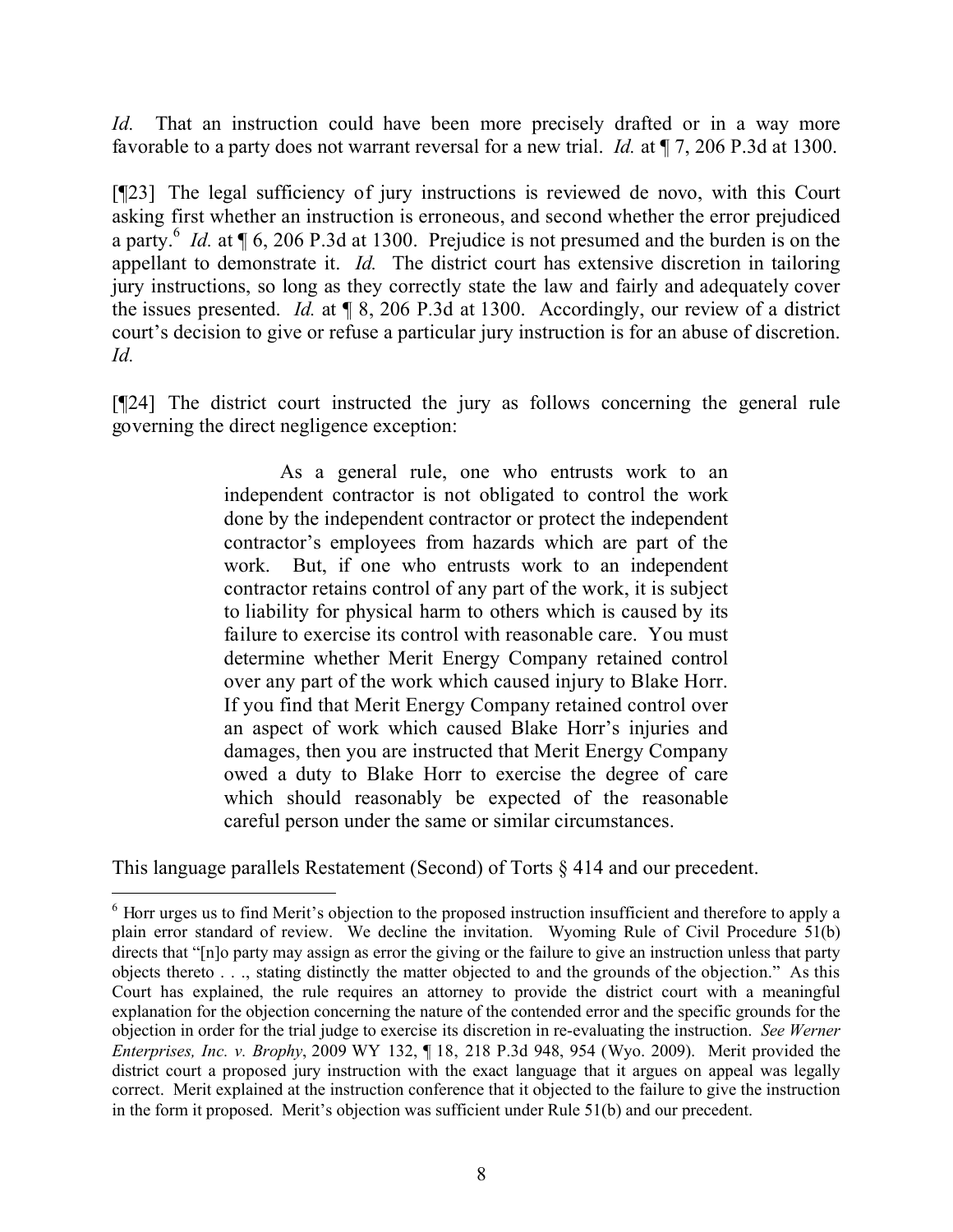[¶25] Nevertheless, Merit takes issue with the phrase "retained control over any part of the work," claiming that our law required a statement similar to that contained in its proposed jury instruction: "If you find Merit Energy Company retained control over a *hazard* that caused harm to Blake Horr, then Merit Energy Company had a duty to exercise its control with reasonable care under the circumstances." (Emphasis added). Merit maintains that use of the word "hazard" as it proposed was crucial and called for by *Jones*. We disagree.

[¶26] In *Jones*, this Court explained the direct negligence exception in § 414 in great detail, and indeed quoted that section in its entirety to make the point clear. 718 P.2d at 895. Based upon § 414, we plainly held "that an owner of a work site who retains the right to direct the manner of an independent contractor's performance or assumes affirmative duties with respect to safety owes a duty of reasonable care to an employee of the independent contractor even if the employee is injured doing the very work the contractor was hired to perform." *Id.* at 896.

[¶27] In arriving at our holding in *Jones*, we did say that the general rule "should not apply when the owner maintains control over the hazard that causes the harm." *Id.* at 895; *see also Stephenson*, 779 P.2d at 1177. This statement does not obfuscate the patent holding of the case. While "control over the hazard" could theoretically be misconstrued to mean something different than "control over any aspect of work which caused Blake Horr's injuries," we see no realistic discernible difference in this case. Furthermore, to accept Merit's thinking would be to confuse the nature of the contracted work with control over its methods and means. *See Traudt v. Potomac Elec. Power Co.*, 692 A.2d 1326, 1334-35 (D.C. 1997). Any possible confusion should be resolved by this opinion.

[¶28] The instruction given by the district court correctly stated the law and was not misleading. It was therefore not erroneous.

#### *Jury Instruction re Basic's Duty of Care*

[¶29] Merit also takes issue with the district court's decision not to provide the jury with an instruction on the specific duty Basic owed Horr. We have already explained the standard of review we apply when a trial court's instructions are challenged, and we need not repeat it. *See* ¶¶ 22-23, *supra*.

[¶30] We have reviewed the instructions in their entirety, and we cannot say that the district court abused its discretion in not giving Merit's proposed instruction. The instructions that were given by the district court supplied the jury with the following direction in regard to the duty of care: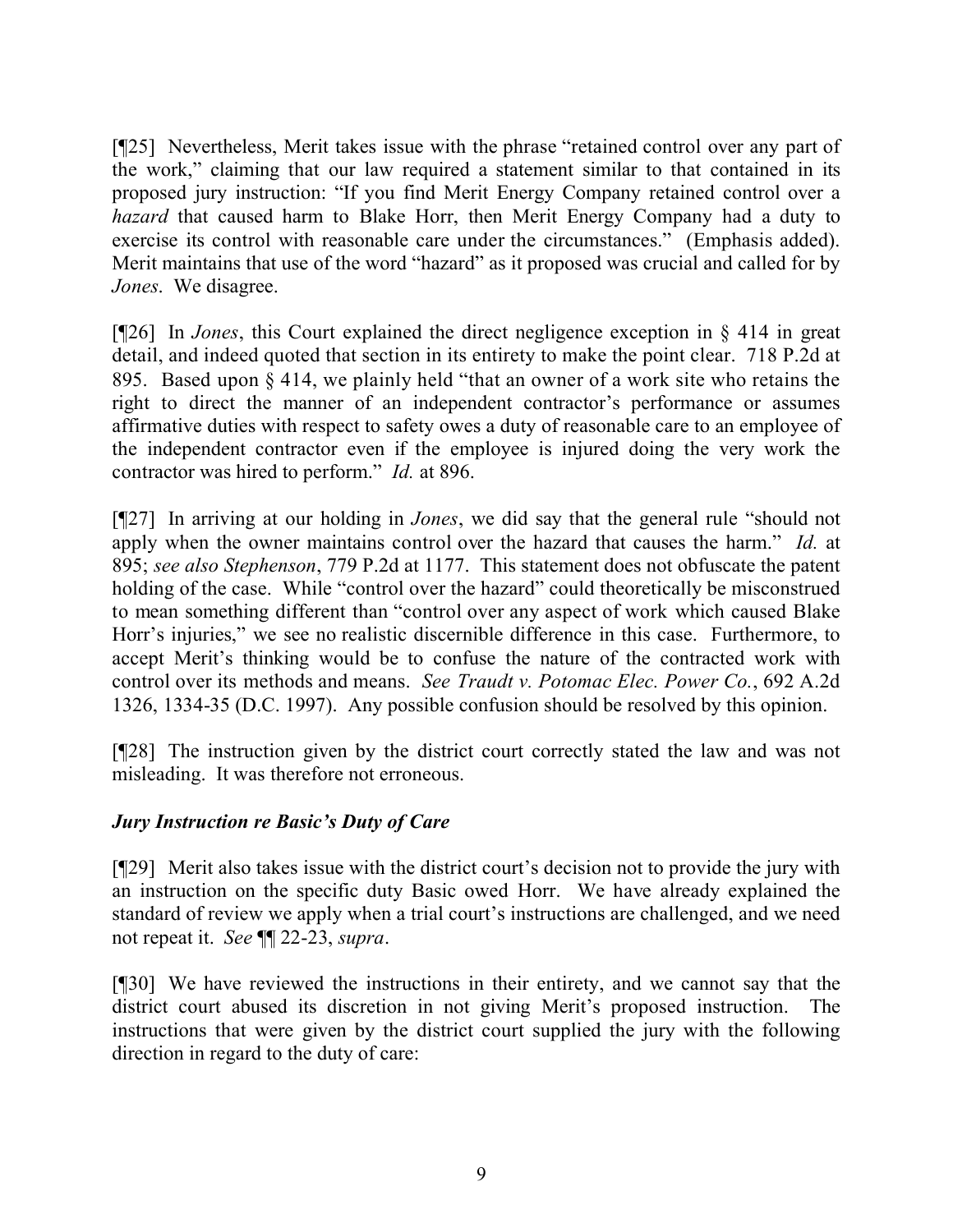- Instruction No. 18: "Merit Energy Company owed a duty to Blake Horr to exercise the degree of care which should reasonably be expected of the reasonable careful person under the same or similar circumstances."
- Instruction No. 19: "Basic Energy Services had a duty to exercise reasonable care in the performance of its work."
- Instruction No. 20: "Blake Horr had a duty to exercise reasonable care in the performance of his work."

[¶31] There was evidence and argument concerning Basic's obligations to Horr. Based upon the instructions, the jury allocated 45% of the fault to Merit, 45% to Basic and 10% to Horr.

[¶32] These instructions—along with other instructions such as those on Horr's burden of proof and allocation of fault—correctly stated the law, were not misleading, and permitted counsel for the parties to argue their respective theories of the case. Accordingly, the district court did not abuse its discretion in refusing to instruct the jury as Merit proposed.

# *Judgment as a Matter of Law*

[¶33] Judgment as a matter of law under Wyoming Rule of Civil Procedure 50 should be granted cautiously and sparingly. *Johnson v. Reiger*, 2004 WY 83, ¶ 8, 93 P.3d 992, 995 (Wyo. 2004). Merit contends that it ought to have been granted because Horr did not provide sufficient evidence to raise a jury question as to whether it owed him a duty or not. In order to prevail on this argument, Merit had to show that the evidence was legally insufficient to support Horr's claim, leaving the district court with no choice but to enter judgment in its favor without submitting the question to the jury. *See id.*

[¶34] "We review de novo a decision to grant or deny judgment as a matter of law, meaning we examine the record anew affording no deference to the district court's views." *Id.* The test is whether the evidence appearing in the record is such that reasonable persons could reach but one verdict. *Id.* The evidence is viewed in the light most favorable to the nonmoving party, and that party is given the benefit of all reasonable inferences that may be drawn from it. *Id.* "When the evidence permits more than one reasonable inference or the inferences favorable to the moving party are subject to doubt, the matter is properly for the jury to decide and a motion for judgment as a matter of law must be denied." *Id.*

[¶35] We have carefully reviewed the entire record designated by the parties. Viewing the evidence in the light most favorable to Horr, and giving him all reasonable inferences that may be drawn from it, we conclude that the evidence presented a jury question as to